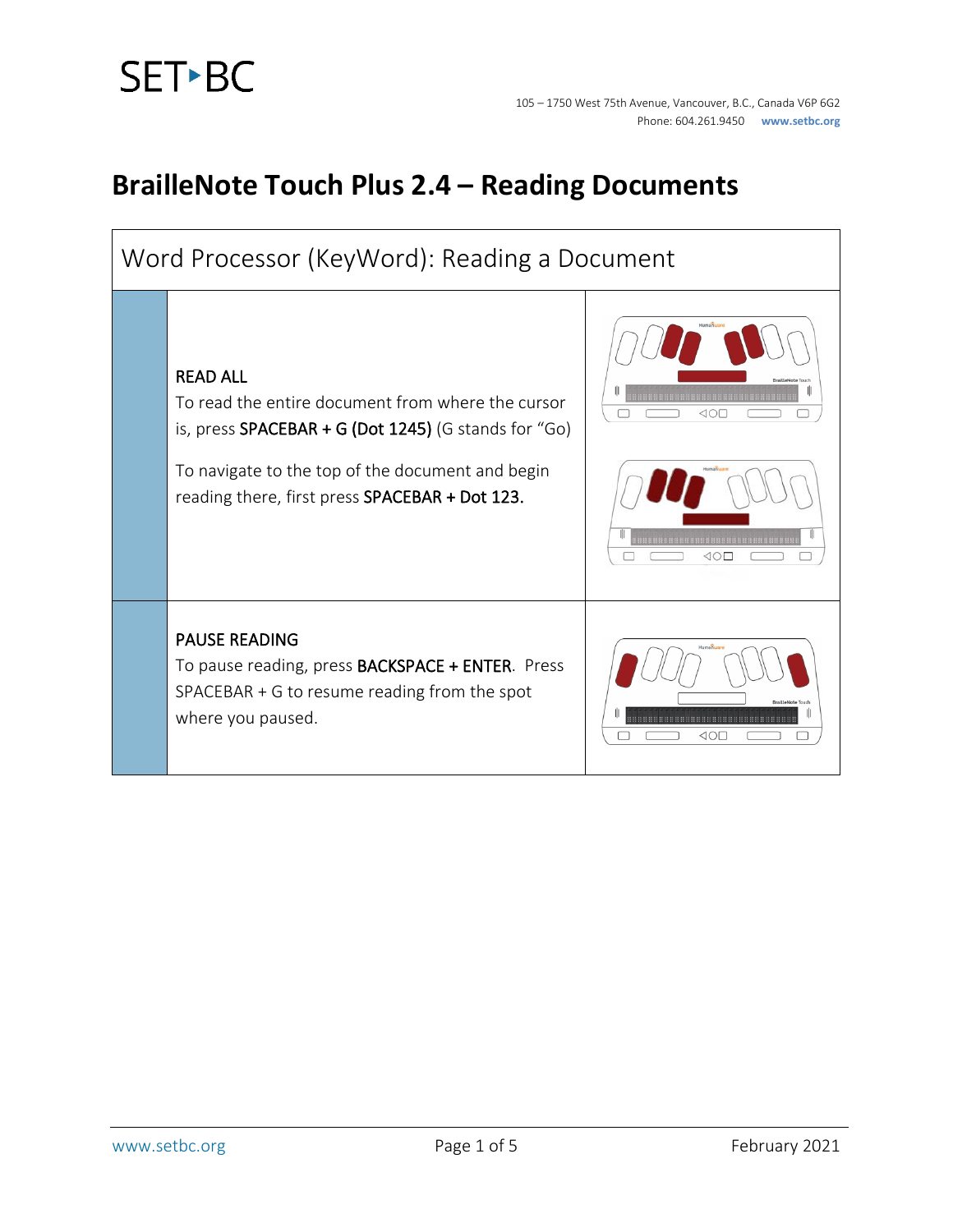

| <b>BrailleNote Touch Plus</b>                  |                                                                                               |            |  |  |
|------------------------------------------------|-----------------------------------------------------------------------------------------------|------------|--|--|
| Word Processor (KeyWord): Reading by Paragraph |                                                                                               |            |  |  |
|                                                | <b>READ PREVIOUS PARAGRAPH</b><br>To read the previous paragraph, press<br>SPACEBAR + Dot 23. | 40E        |  |  |
|                                                | <b>READ CURRENT PARAGRAPH</b><br>To read the current paragraph, press<br>SPACEBAR + Dot 2356. | <b>KOL</b> |  |  |
|                                                | <b>READ NEXT PARAGRAPH</b><br>To read the next paragraph, press<br>SPACEBAR + Dot 56.         | ⊲o⊡        |  |  |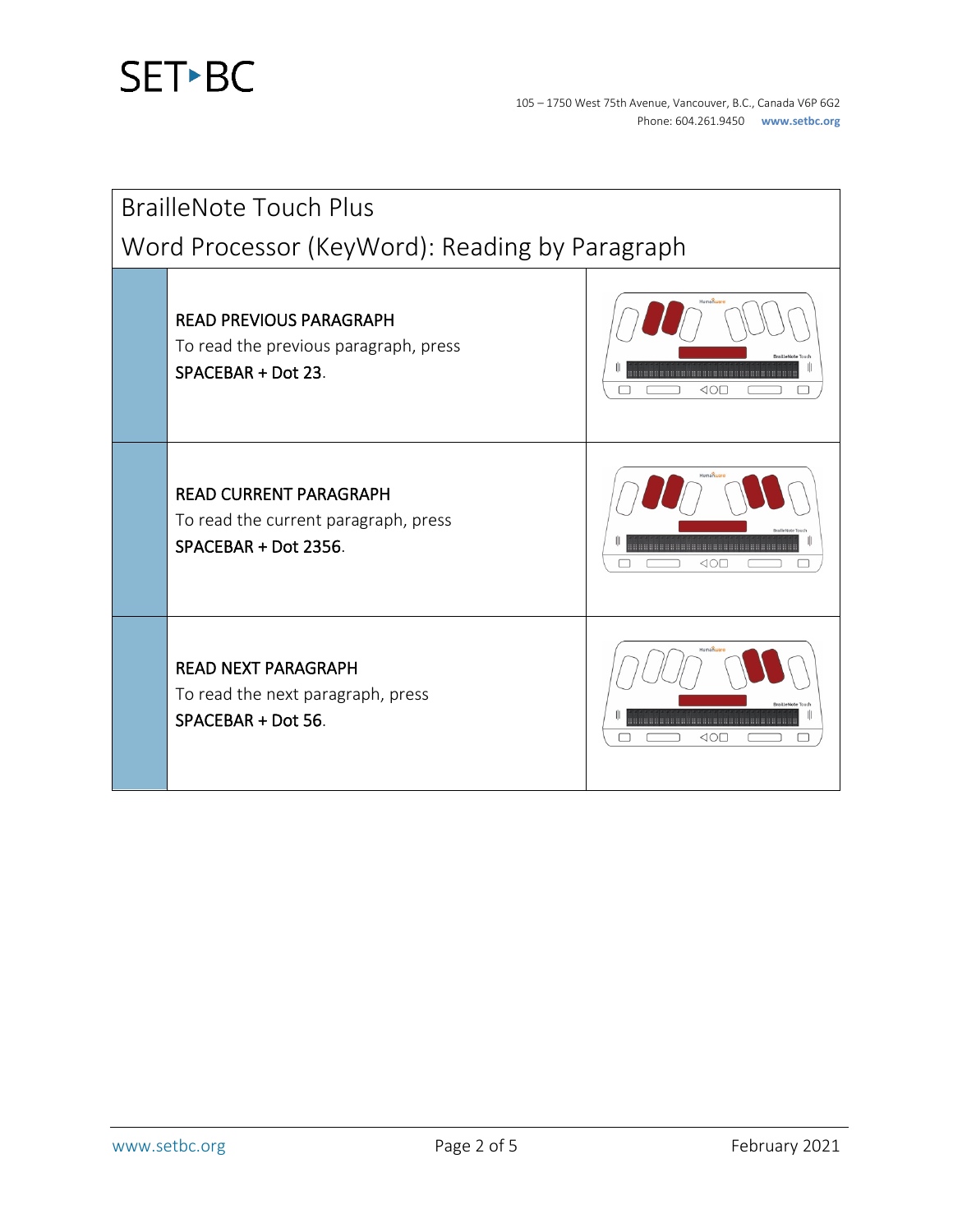## SET<sup>></sup>BC

| Word Processor (KeyWord): Reading by Line |                                                                               |                                                              |  |  |
|-------------------------------------------|-------------------------------------------------------------------------------|--------------------------------------------------------------|--|--|
|                                           | <b>PREVIOUS LINE</b><br>To read the previous line, press<br>SPACEBAR + Dot 1. | Humanwa<br>40E                                               |  |  |
|                                           | <b>CURRENT LINE</b><br>To read the current line, press<br>SPACEBAR + Dot 14.  | <b>RrailleNote</b><br>8888888888888888888888888888888<br>40E |  |  |
|                                           | <b>NEXT LINE</b><br>To read the next line, press<br>SPACEBAR + Dot 4.         | Human<br>$\triangle$ O $\square$                             |  |  |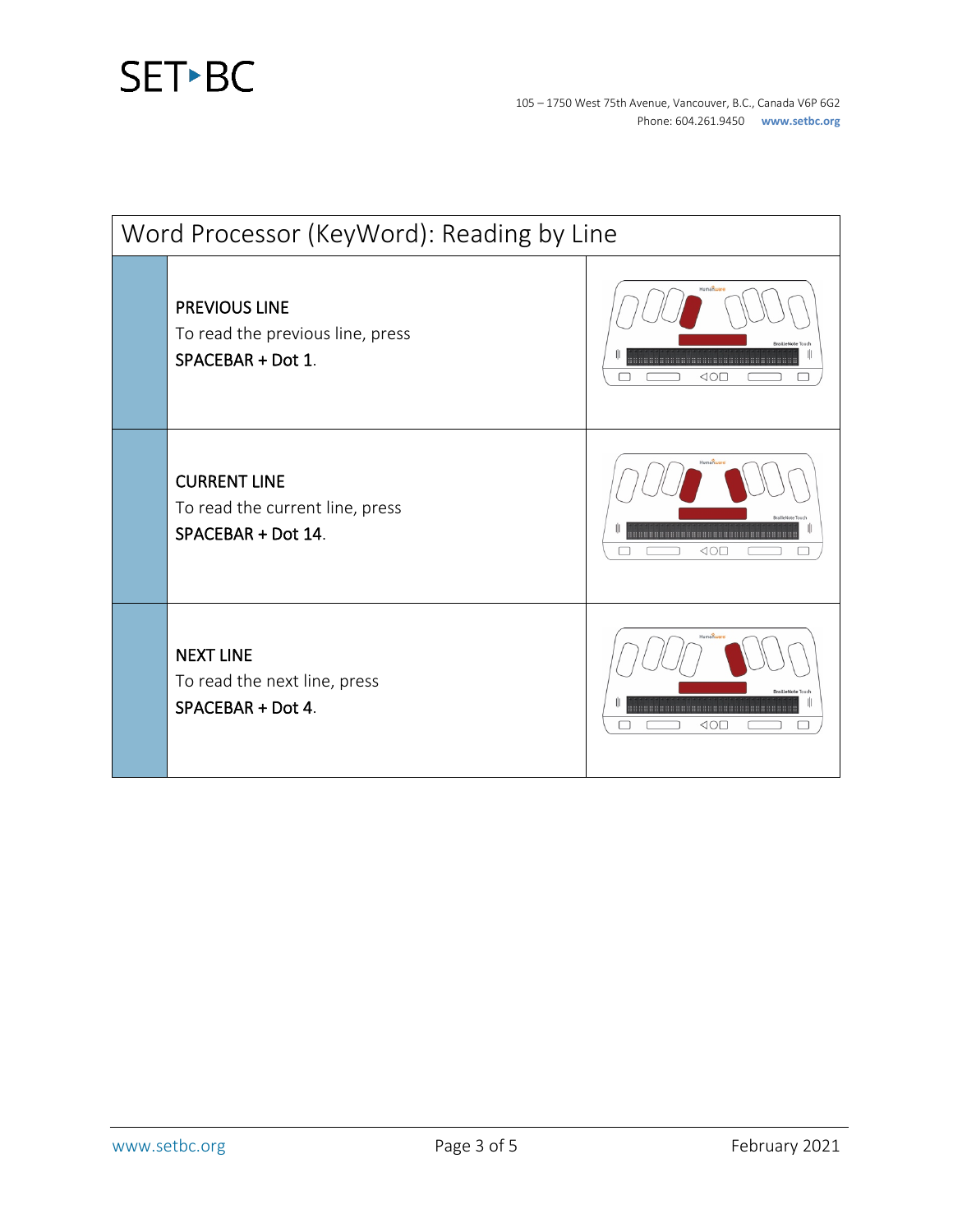# SET-BC

| Word Processor (KeyWord): Reading by Word |                                                                               |                                                                   |  |  |
|-------------------------------------------|-------------------------------------------------------------------------------|-------------------------------------------------------------------|--|--|
|                                           | <b>PREVIOUS WORD</b><br>To read the previous word, press<br>SPACEBAR + Dot 2. | --------------------------------------<br>$\triangle$ O $\square$ |  |  |
|                                           | <b>CURRENT WORD</b><br>To read the current word, press<br>SPACEBAR + Dot 25.  | $\triangleleft$ O $\square$                                       |  |  |
|                                           | <b>NEXT WORD</b><br>To read the next word, press<br>SPACEBAR + Dot 5.         | ⊲o⊏                                                               |  |  |